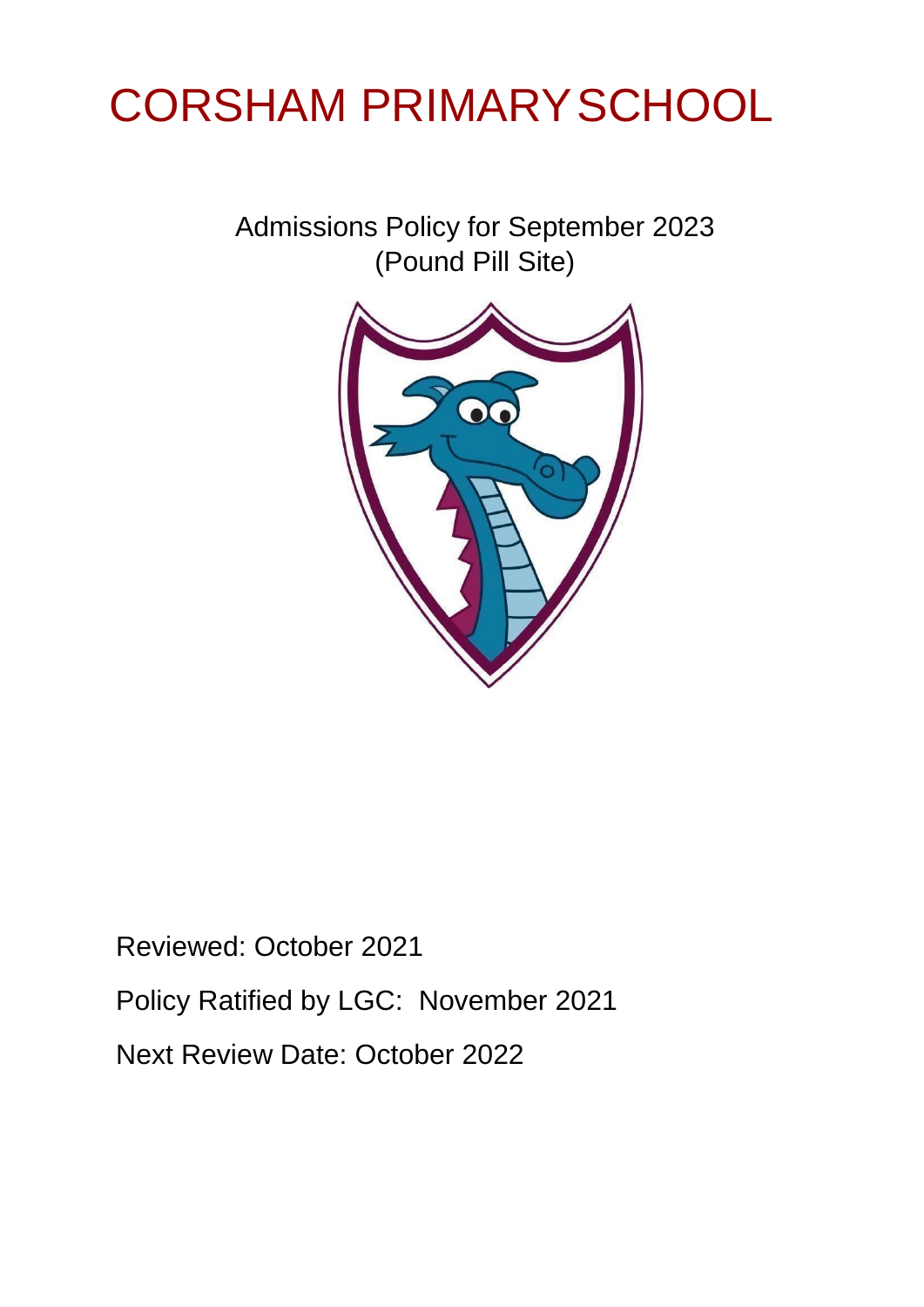# **Corsham Primary School Admissions Policy and Arrangements Pound Pill Site**

For September 2023 onwards

**RESPONSIBILITY** As an Academy, we are the responsible authority for admissions and are required to act in accordance with the Schools' Admissions code. The Local Authority (LA) is responsible for coordinating admissions (known as the co-ordinated scheme) across all Wiltshire schools. We also commission them to act for us in relation to any appeals.

Details to assist you can be found in the Council brochure "finding a primary school place" or at [www.wiltshire.gov.uk](http://www.wiltshire.gov.uk/) 

**HOW AND WHEN TO APPLY** - Applications for entry to our school for the academic year September 2023 to August 2024 must be made through the LA on the Primary Common Application Form (PCAF). Applications can be- made online at [www.wiltshire.gov.uk.](http://www.wiltshire.gov.uk/) [Th](http://www.wiltshire.gov.uk/)e dates and process of application will conform to the coordinated scheme published by the LA. The closing date for primary admissions is, **midnight on 15 January 2023** with offers made on **17 April 2023.** Each child will be offered a place at their highest possible preference. The offer will provide a deadline date (3 May 2023) in which the parent (see note 1) must respond to accept or decline an offer. Parents who applied online can log into the parent portal and view and accept their allocation and parents who applied on a PCAF will be sent letters 2<sup>nd</sup> class on the 16 April or next working day. Applications received after the deadline will only be considered after all those received by the deadline.

The number of admissions for each academic year is **60** places. Places for the academic year 2023/24 are open to all children born between 1 September 2018 and 31 August 2019.

**RECEPTION ENTRY -** The School Admissions Code states that all reception children must be offered a full time place in the September following their fourth birthday. Parents can defer the date their child is admitted to school, until later in the school year but not beyond the point at which they reach compulsory school age or, for children born between 1 April and 31 August, not beyond the beginning of the final term of the school year for which the offer was made.

All reception places will be allocated using our normal over subscription criteria. The Governors may ask for proof of residence (see note 2).

# **Deferred admission until later in the academic year**

Parents do not have to ensure their child receives full time education until the start of the term following their fifth birthday. However, parents have the right to start their child in school in the September of the academic year following their fourth birthday. In such circumstances, parents also have the option to start their child on a part–time basis or defer their child's entry until later in that academic year. Part-time is determined as five mornings a week or five afternoons a week.

If a parent decides to defer their child's entry to the school that they have been offered until later in the academic year, that place will be held for the child and will not be offered to another child. However, please note that entry cannot be deferred beyond the point at which their child reaches compulsory school age (for the avoidance of doubt the law states that a child reaches compulsory school age on the prescribed day following his or her fifth birthday [or on his or her fifth birthday if it falls on a prescribed day]. The prescribed days are 31 December, 31 March and 31 August). For children born between 1 April and 31 August, parents cannot defer entry beyond the beginning of the April term of the school year for which the offer was made.

Please note also that children who attend part-time until later in the school year cannot do so beyond the point at which they reach compulsory school age.

If the parent decides that they no longer wish to take up their child's place, they should inform the school and the Local Authority that the place is no longer required. The offer of a place will then be withdrawn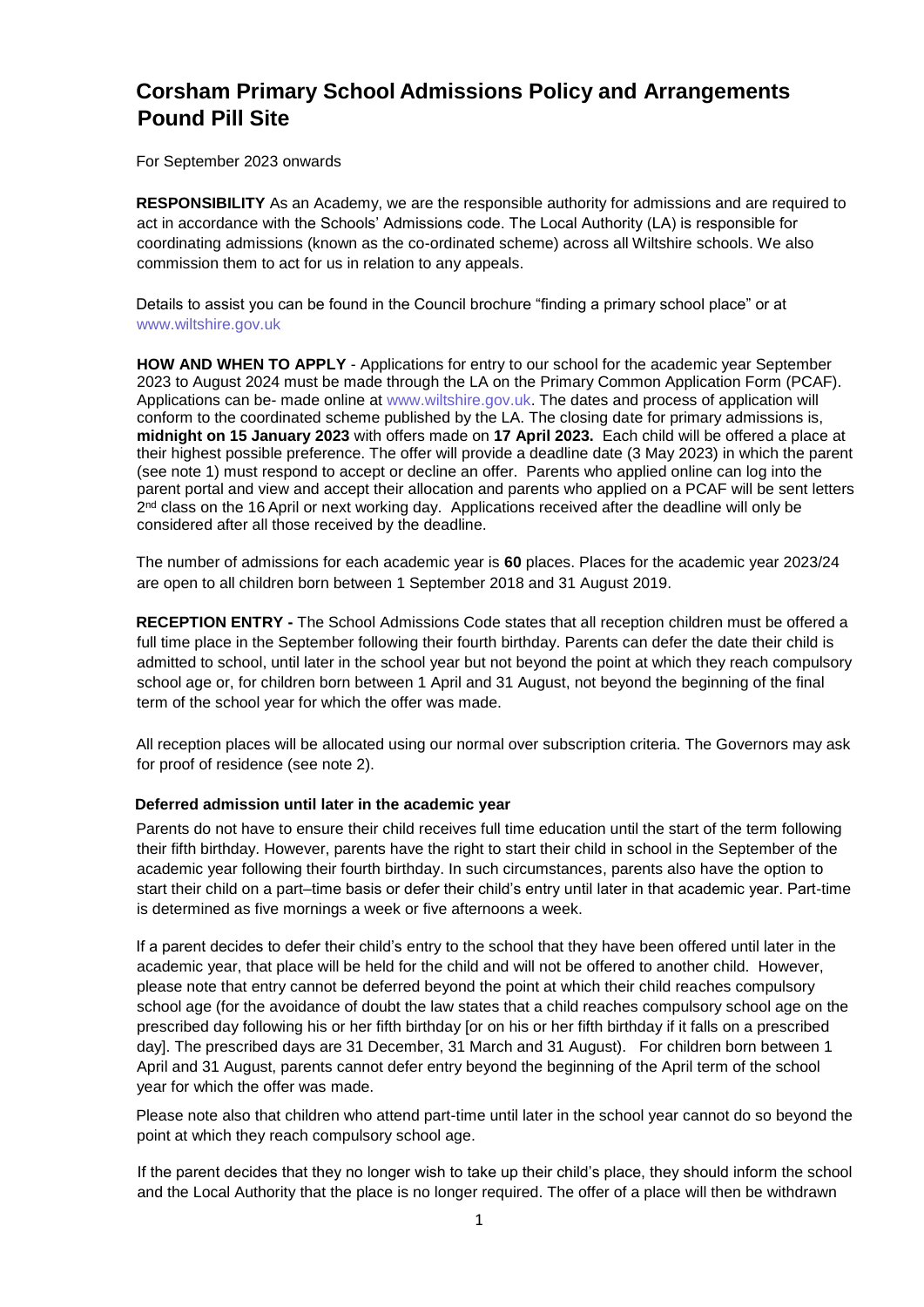and reallocated to the child who is top of the waiting list at that time. The parent must then submit a fresh application for a place in year one for the following academic year. The application can be submitted from April 2023 but will not be considered until at least June 2023.

Any request to defer or attend part-time should be made to the school as soon as an offer is received.

#### **Delayed Admission**

All applications will be dealt with in accordance with the School Admissions Code 2.18, 2.19, 2.20, which came into force on September 2021:

*Parents may seek a place for their child outside of their normal age group, for example, if the child is gifted and talented or has experienced problems such as ill health. In addition, the parents of a summer born child (born from 1 April to 31 August) may choose not to send that child to school until the September following their fifth birthday and may request that they are admitted out of their normal age group – to reception rather than year 1.* 

All requests should be made from the September following the child's third birthday, in order to give sufficient time for the case to be considered by the school prior to the deadline for applications of 15 January 2023.

#### *All requests must be submitted to Wiltshire by 15 January 2023 for entry in to 2024.*

Parents of a summer born child may choose not to send their child to a school until the September following their fifth birthday and they may request that they are admitted outside their normal age group – to reception rather than year 1.

The decision to admit outside of their normal age group is made on the basis of the circumstances of each case and in the best interests of the child concerned. The following factors will be considered when an application for admission is outside the normal age group:

- the parent's views
- information about the child's academic, social and emotional development;
- where relevant, their medical history and the views of a medical professional;
- whether they have previously been educated out of their normal age group;
- whether they may naturally have fallen into a lower age group if it were not for being born prematurely
- the views of the head teacher of the school

If the parental request for delayed admission into reception is agreed, a separate application for a place in the next cohort would have to be made in the following September. This application would be considered along with all the other applicants for admission in that year at the preferred school. There would be no guarantee that a place would be able to be offered in the preferred school. If the preferred school is over-subscribed and a place is not offered, Wiltshire will make an alternative offer. However, please note that delayed admission in to reception in the alternative school may not be possible.

If the parental request for delayed admission into reception is refused, the formal application which has already been submitted will be processed, unless a request is received from the parent to withdraw the application. If no request to withdraw the application is received, after the offer of a school place has been made the parent can then inform Wiltshire and the school that they want to defer entry until later in the academic year as outlined above.

**OUR OVERSUBSCRIPTION CRITERIA (IF WE DON'T HAVE ENOUGH PLACES)** The Governors will apply the following over subscription criteria when deciding to offer places. All applications will be considered equally irrespective of ability or need. Places will be awarded in the following priority order.

1. Looked After Children/Previously Looked After Children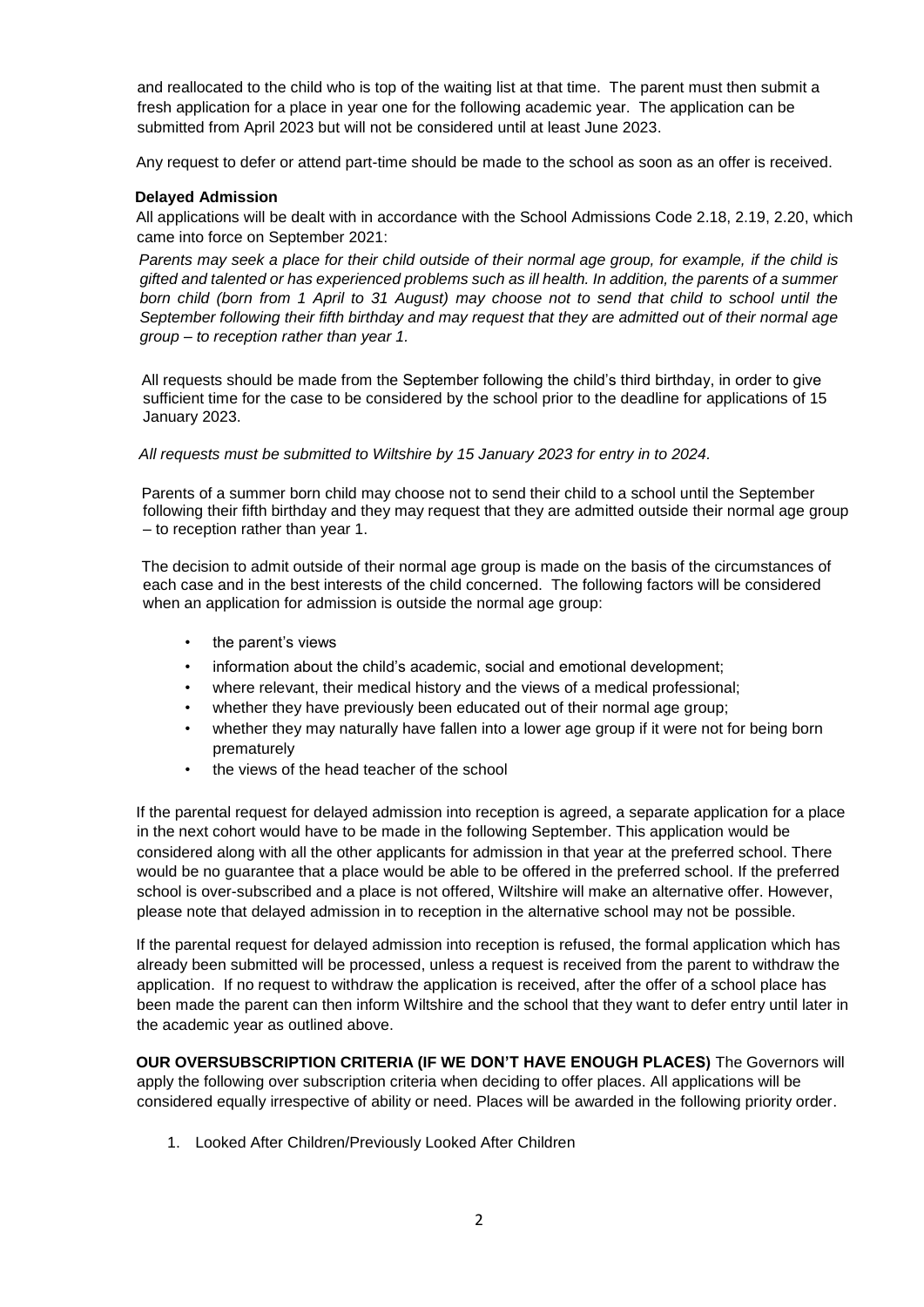A 'looked after child' or a child who was previously looked after but immediately after being looked after became subject to an adoption, child arrangements, or Special Guardianship order including those who appear to have been in state care outside of England and ceased to be in state care as a result of being adopted. A looked after child is a child who is (a) in the care of a local authority, or (b) being provided, with accommodation by a local authority in the exercise of their social services functions (see the definition in Section 22(1) of the Children Act 1989).

- 2. Vulnerable children
	- Children from families registered with the National Asylum Support Service.
	- Children or families with a severe medical condition. (Where written evidence is available from a Senior Medical Officer, the family's General Practitioner or Specialist showing it would be detrimental to the child or family's health not to admit him or her to the school.)
- 3. Children of Corsham Primary staff

Children of staff who have (i) been employed at the school for two or more years at the time at which the application for admission to the school is made or (ii) have been recruited to fill a vacant post for which there is a demonstrable skill shortage.

4. In-area siblings (a sibling refers to brother or sister, half brother or sister, who shares one natural parent, legally adopted or fostered brother or sister, step brother or sister, or the child of the Parent/Carer's partner, and in every case, who is living permanently in the same family unit at the same address.)

A child is considered under this criterion if:

- a sibling is on the roll of the preferred school as at the deadline date (providing that the sibling is not in their final year at the school); and
- the child lives within the designated area or shared area of the school at the same address as the sibling.
- 5. Out of area siblings (see 4 above for definition of sibling.)

A sibling is on the roll of the preferred school as at the date of admission (providing that the sibling is not in their final year at the school).

6. Designated area and shared area multiple births

Children who are twins (or other children of multiple births) applying for places at the same time and who are living at the same address which is within the designated area or shared area of the school.

7. Other in-area children

A child is considered in this category if they live within the designated (or discrete geographical area) or a shared area served by the school.

8. Other children

**TIE BREAK -** Children to whom none of the above criteria apply.

If there are more applications than places available within any of the criteria above, then the straight-line distance from the child's home address to the school will be used as a tie break. Distances supplied by the LA will be used and these will measure the straight- line distance using the Ordnance Survey eastings and northings for the child's home address and the school. Those with the least distance will be given priority.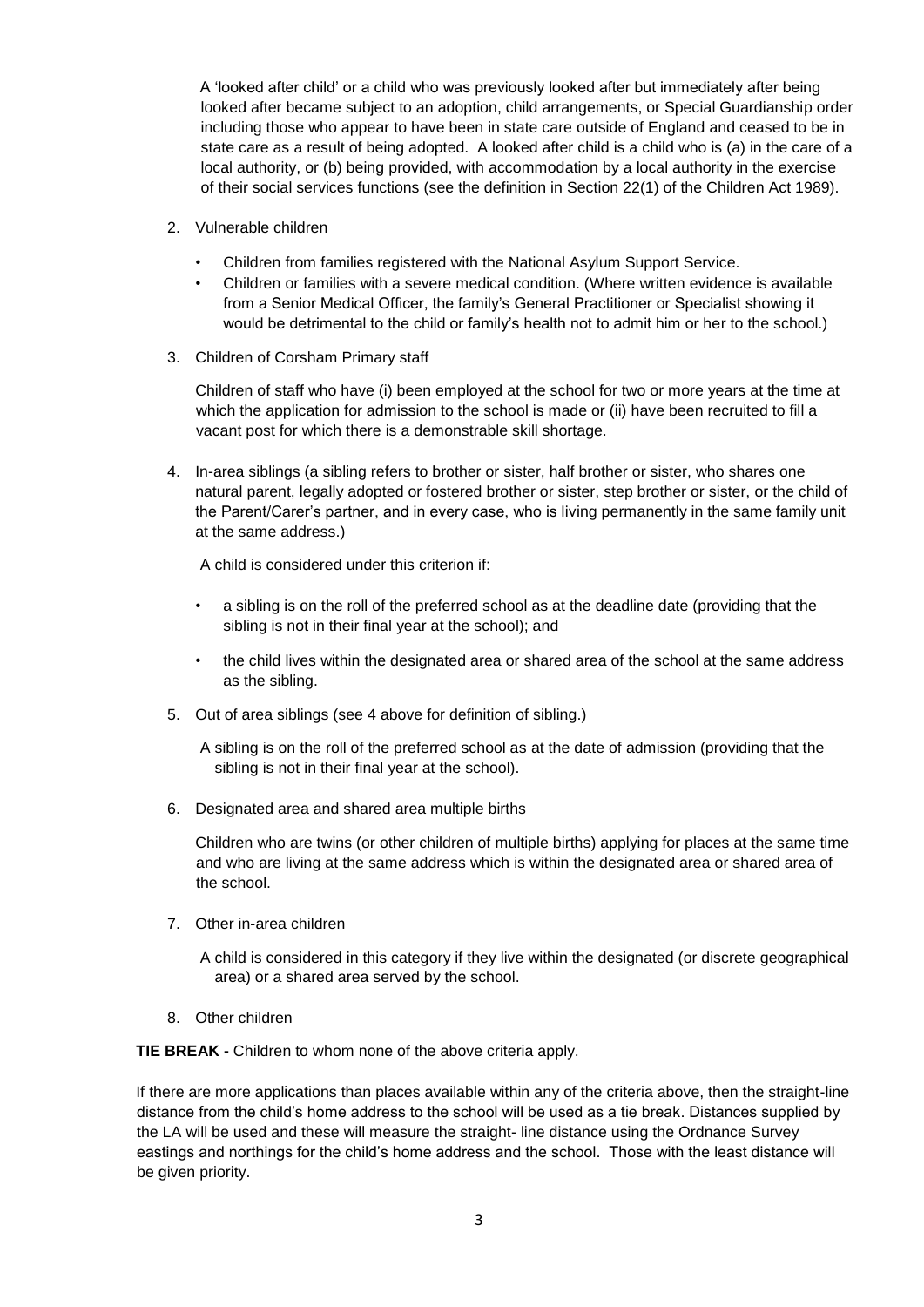In the event of there being equal distances the priority will be decided by casting lots (random allocation). This will be carried out by the Head of School and supervised by someone independent of the school.

- The address that determines a child's designated or shared area is the place where he or she is ordinarily resident at the deadline for applications.
- There is no guarantee that a younger sibling will obtain a future place in the same school as his or her brother or sister.

Places will be offered with due regard to the admission number of 60 but with the following exceptions.

**EXCEPTED PUPILS** – Infant class sizes must not contain more than 30 pupils. Additional children may be admitted under limited exceptional circumstances. Excepted pupils now include multiple births or armed forces children who would otherwise have been excluded previously by the admission number. This applies to the designated school only and only where a reasonable alternative is unable to be offered.

There are separate arrangements for children of families of service personnel with a confirmed posting to the area and children from overseas as follows:

Applications for children of service personnel with a confirmed posting to the county, or Crown Servants returning from overseas to live in the county, will be considered in advance of the family moving into the county if necessary. Where possible, an application must be included in the normal admission round. An official letter, such as a posting note or letter of support from the Commanding Officer, should be sent to the school and local authority as soon as possible. This should include the relocation date and Unit postal address or quartering area address (the address of the closest house in the nearest 'quartering area'). Until a fixed address is available, the Unit postal address or quartering area address will be used and a school place allocated accordingly. The school will not refuse a service child a place because the family does not currently live in the area, and will not reserve blocks of places for these children. Children will be considered to be siblings if any brother or sister is going to be attending a school. Their position on any waiting list will be set accordingly. All applications will be dealt with in accordance with these admission arrangements. If a reasonable alternative cannot be offered, the child may be admitted as an 'excepted pupil' under the School Admissions (Infant Class Sizes) (England) Regulations 2012. This includes the allocation of a place in advance, if accompanied by an official Government letter, which declares a relocation date and a Unit postal address or quartering area address for considering the application against any oversubscription criteria. This also includes accepting a Unit postal address or quartering area address for a service child.

Corsham Primary School ensures that its arrangements support the Government's commitment to removing disadvantage for service children as appropriate to the arrangements for the area and as described in the local authority's composite prospectus.

**MULTIPLE BIRTHS** - In the case of multiple births, these are excepted pupils, alongside children of service personnel. (i.e. admitted to an infant class under specified circumstances, including for children of service personnel late arrival into the area, where no other school within the statutory walking distance is available) and if resulting in taking class sizes above 30 then will remain in that category as long as they are in an infant class.

**SEN -** (Special Educational Needs) - Where the school is named in a child's statement the governing body has an obligation to admit that child.

**CHILDREN FROM OVERSEAS** - We treat applications for children coming from overseas in accordance with European Union law or Home Office rules for non-European Economic Area nationals. (Non– statutory guidance on this is available on the website of the Department for Education.)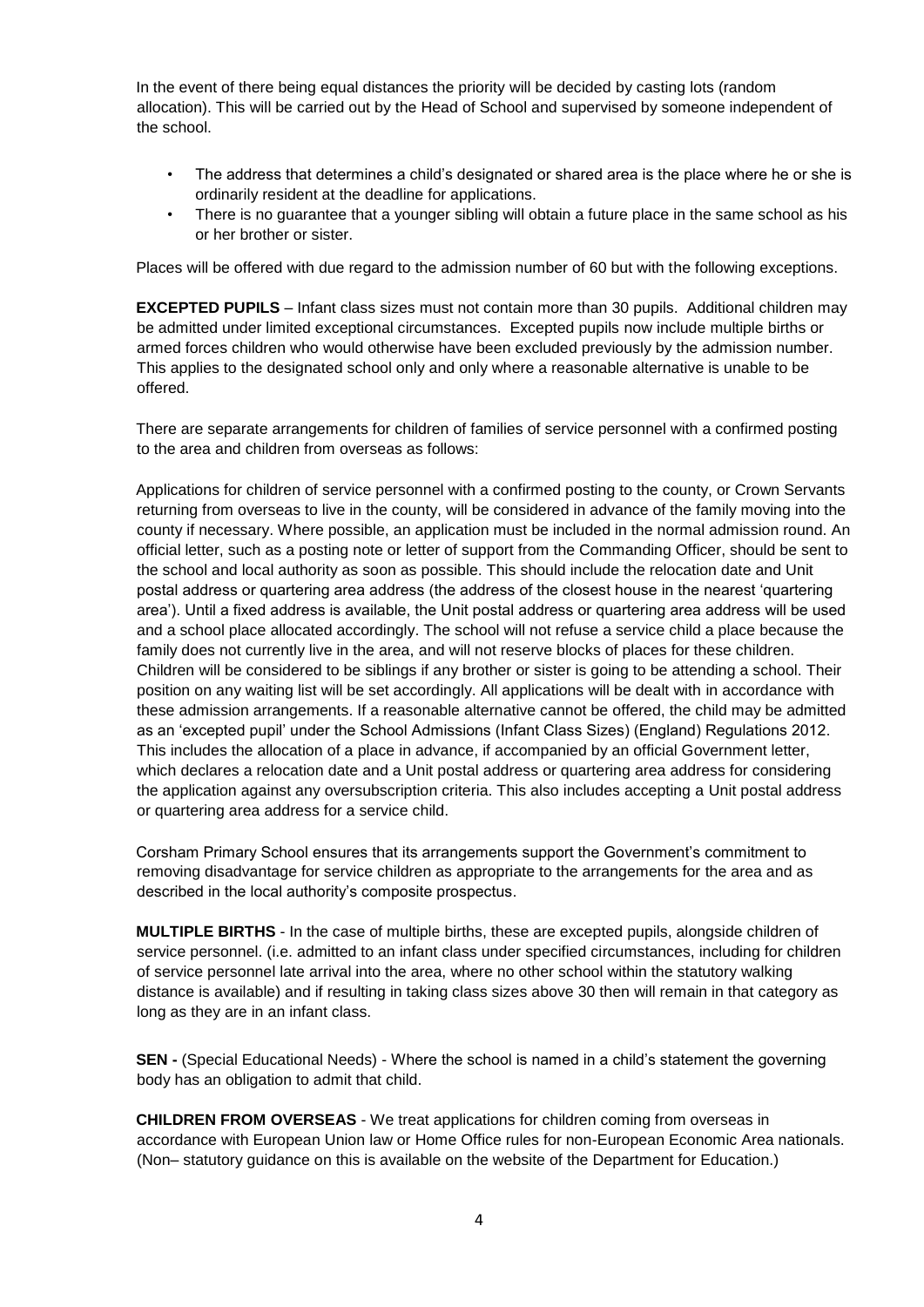# **OVER SUBSCRIPTION SEPTEMBER 2021**

| Actual children who got places who started on<br>or before 03/09/21 |                | Children offered a place on National<br>Offer Day |                |
|---------------------------------------------------------------------|----------------|---------------------------------------------------|----------------|
| <b>SEN</b>                                                          | $\overline{2}$ | <b>SEN</b>                                        | $\Omega$       |
| <b>CIC</b>                                                          | 0              | <b>CIC</b>                                        | $\Omega$       |
| <b>VULN</b>                                                         | 1              | <b>VULN</b>                                       | $\overline{0}$ |
| <b>COS</b>                                                          | 0              | <b>COS</b>                                        | 0              |
| <b>IAM</b>                                                          | 0              | IAM                                               | $\Omega$       |
| <b>IAS</b>                                                          | 15             | <b>IAS</b>                                        | 16             |
| <b>IAO</b>                                                          | 17             | <b>IAO</b>                                        | 17             |
| <b>OAM</b>                                                          | 0              | <b>OAM</b>                                        | 0              |
| <b>OAS</b>                                                          | $\overline{7}$ | <b>OAS</b>                                        | $\overline{7}$ |
| <b>OAO</b>                                                          | 18             | <b>OAO</b>                                        | 20             |
| <b>TOTAL</b>                                                        | 60             | <b>TOTAL</b>                                      | 60             |

Over subscription criteria: SEN children with a statement of Special Educational Needs CIC children in Local Authority care VULN children in vulnerable category COS children of Staff IAM in area multiple births IAS in area siblings IAO in area other children OAM Out of area multiple births OAS Out of area siblings OAO Out of area other children

**APPEALS** There are established arrangements for appeals against non-admission, which are currently organised between the school and the Local Authority. Details of how to appeal will be sent out with any refusal letter or are available from the school. It should be noted that, in the event of an unsuccessful appeal against non- admission to the school, the Trustees/Governors do not consider any further application in the same school year, unless there is a major change in circumstances e.g. change of address.

**WAITING LIST** Waiting lists will not be fixed following the offer of places; they are subject to change. This means that a child's waiting list position during the year could go up or down. Any applicants to whom it is not possible to offer a place **MUST REQUEST** to be added to the school's waiting list as this is not automatic. A waiting list will remain in place until the end of the academic year. A new application must be submitted to the Local Authority for the following academic year in the event that a place is not offered.

Late applicants should complete the admissions form available from the LA or the school and then return this information to the LA.